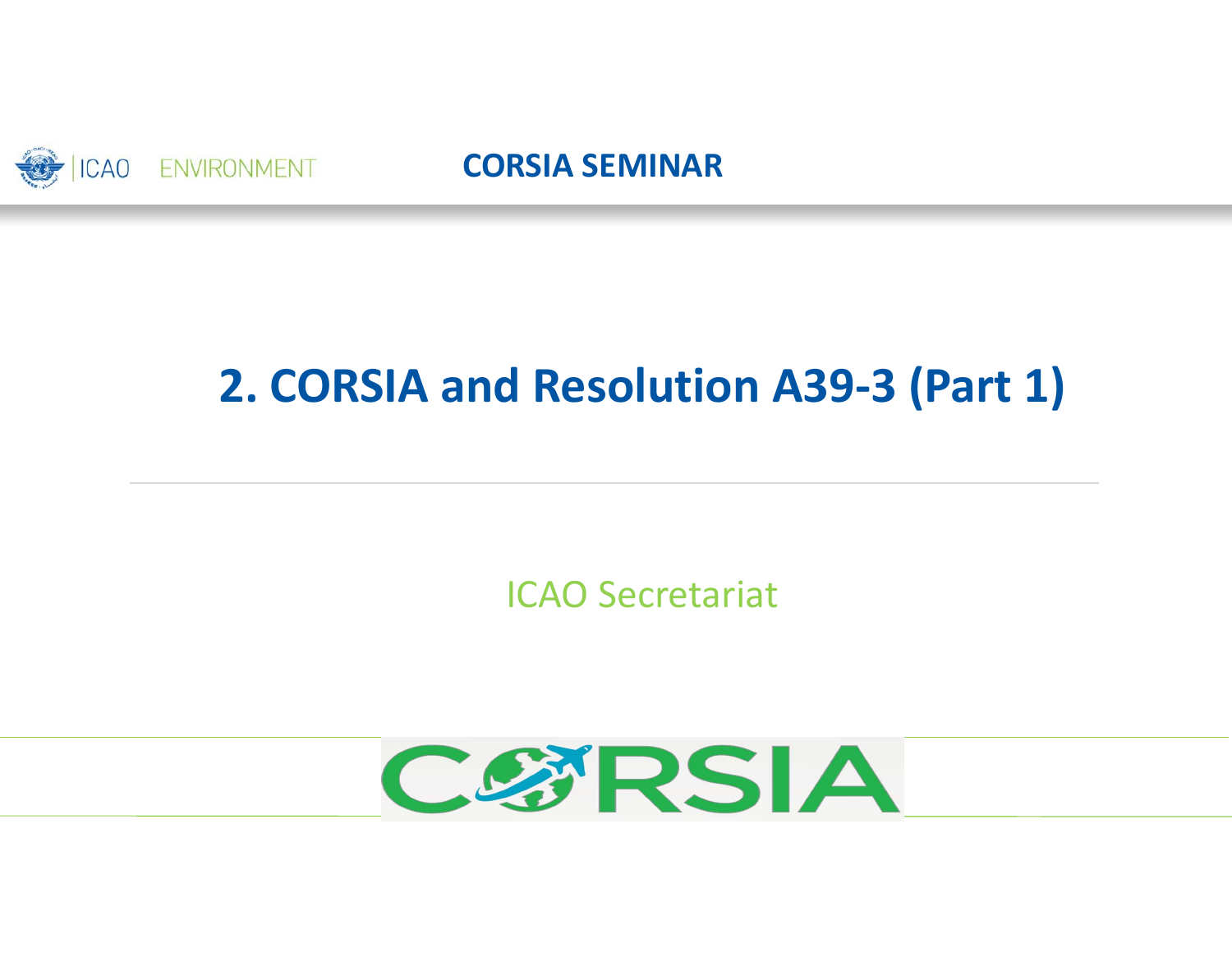

- a) Phased Implementation
- b) Emissions Coverage Route‐based approach
- c) New Entrants
- d) Technical Exemptions
- e) Offsetting Requirements
- f) Review Mechanism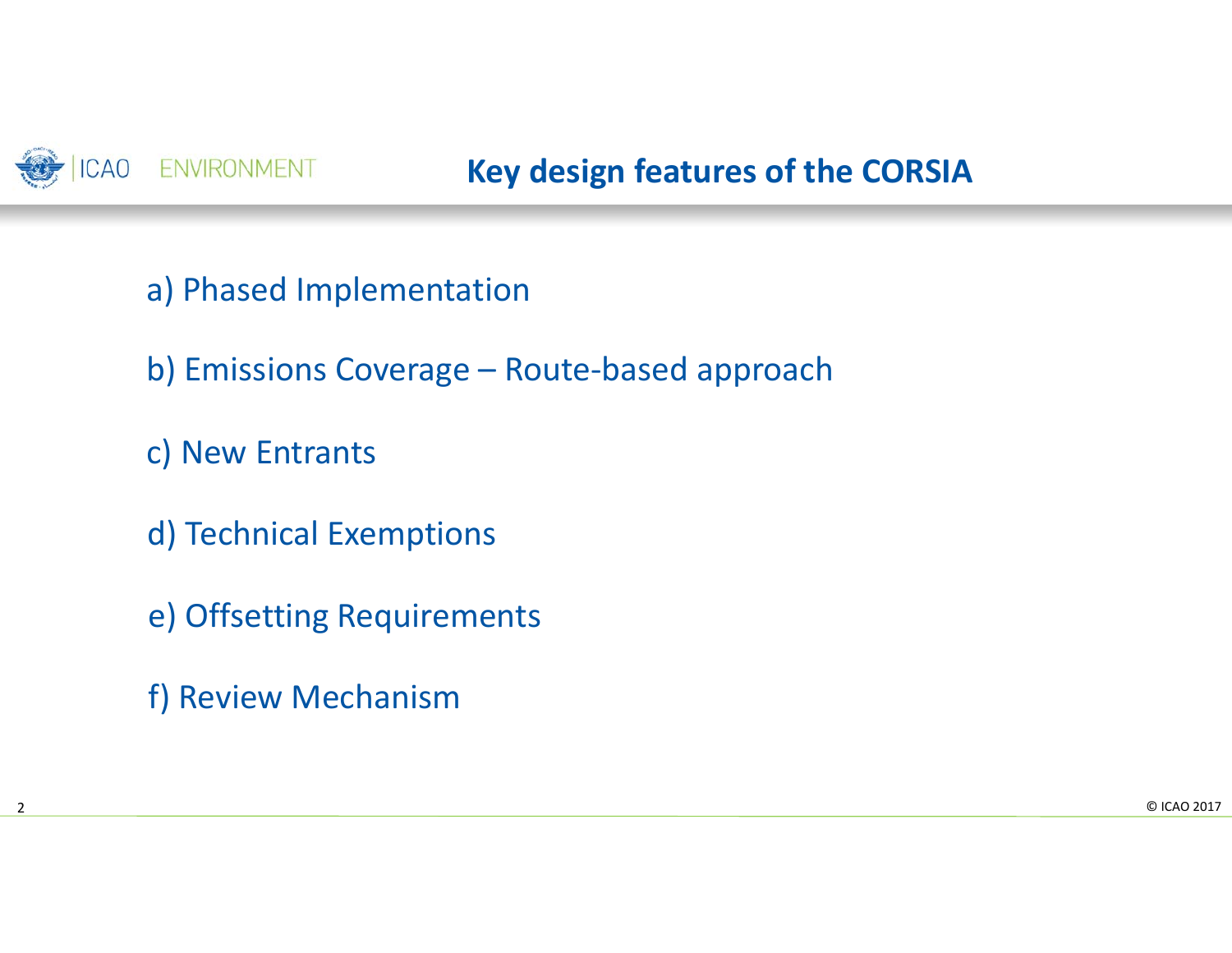

## a) Phased Implementation

b) Emissions Coverage – Route‐based approach

c) New Entrants

- d) Technical Exemptions
- e) Offsetting Requirements

f) Review Mechanism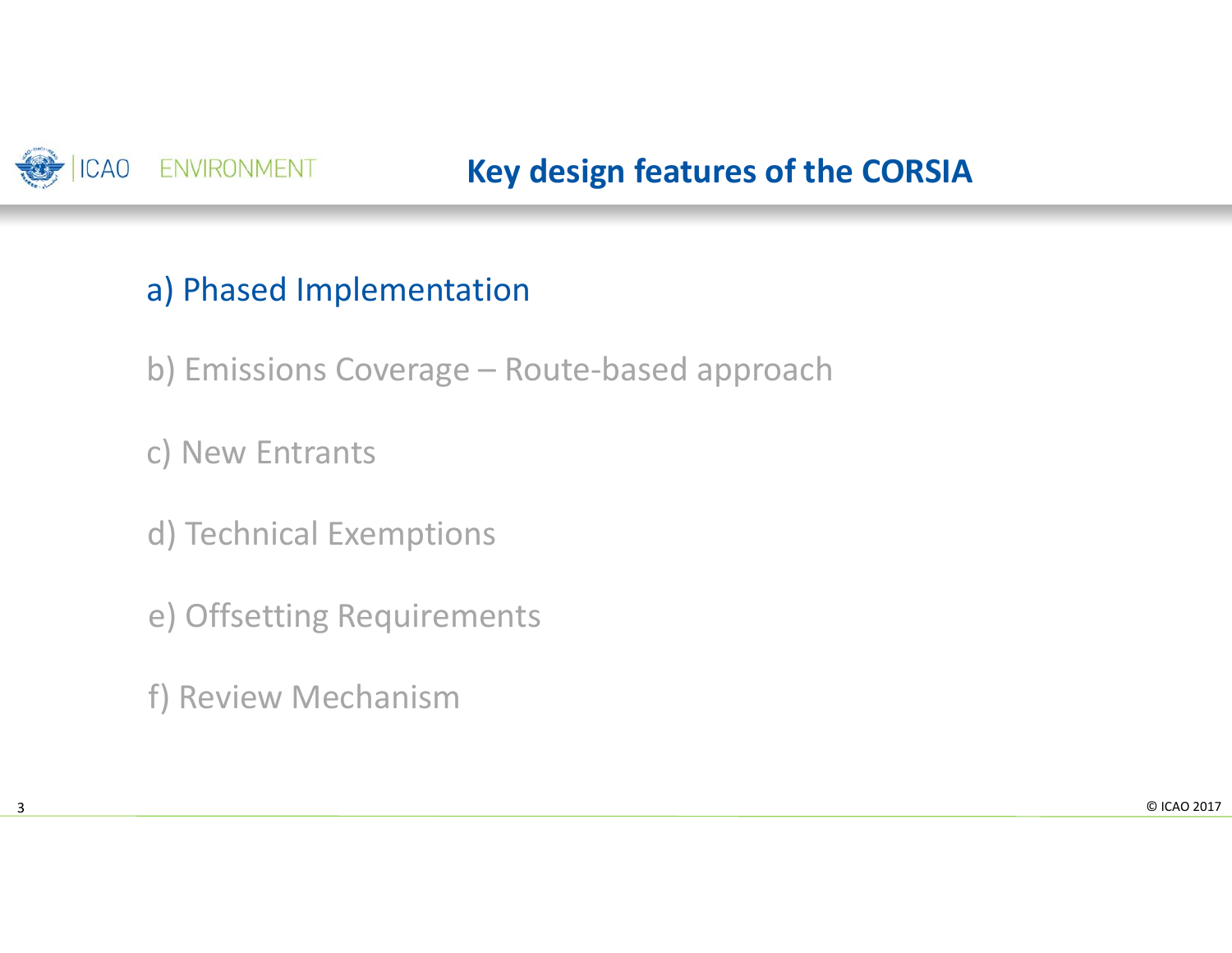

### **Phased Implementation**

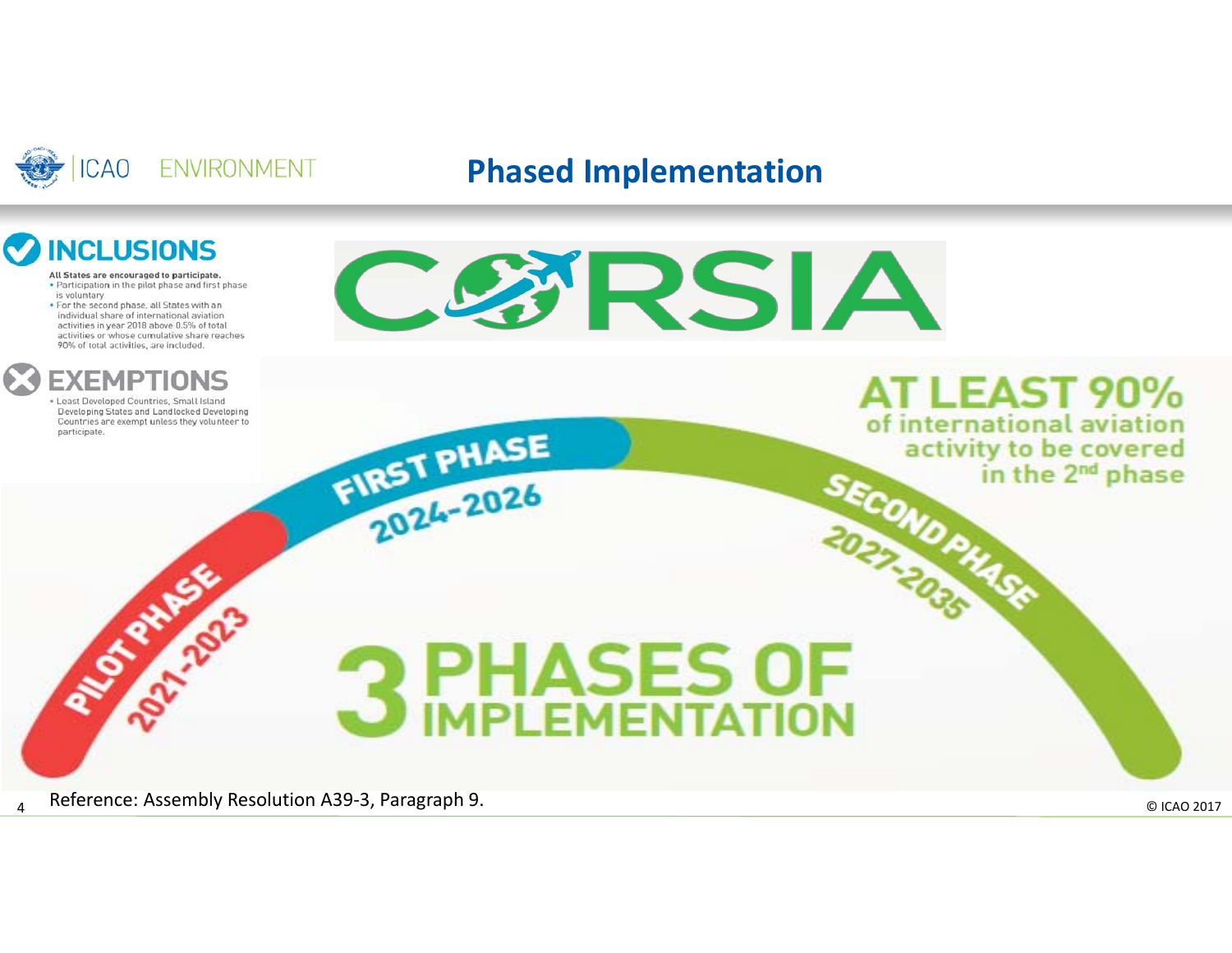## **Phased Implementation**

- • Participation of Member States in the CORSIA:
	- Pilot Phase (2021‐2023)
	- ‒First Phase (2024‐2026)
- Voluntary participation
- ‒ Second Phase (2027‐2035) Participation of all States except for exempted ones

• **All Member States** are encouraged to participate in the pilot and first phases of CORSIA

5 © ICAO 2017 Reference: Assembly Resolution A39‐3, Paragraph 9.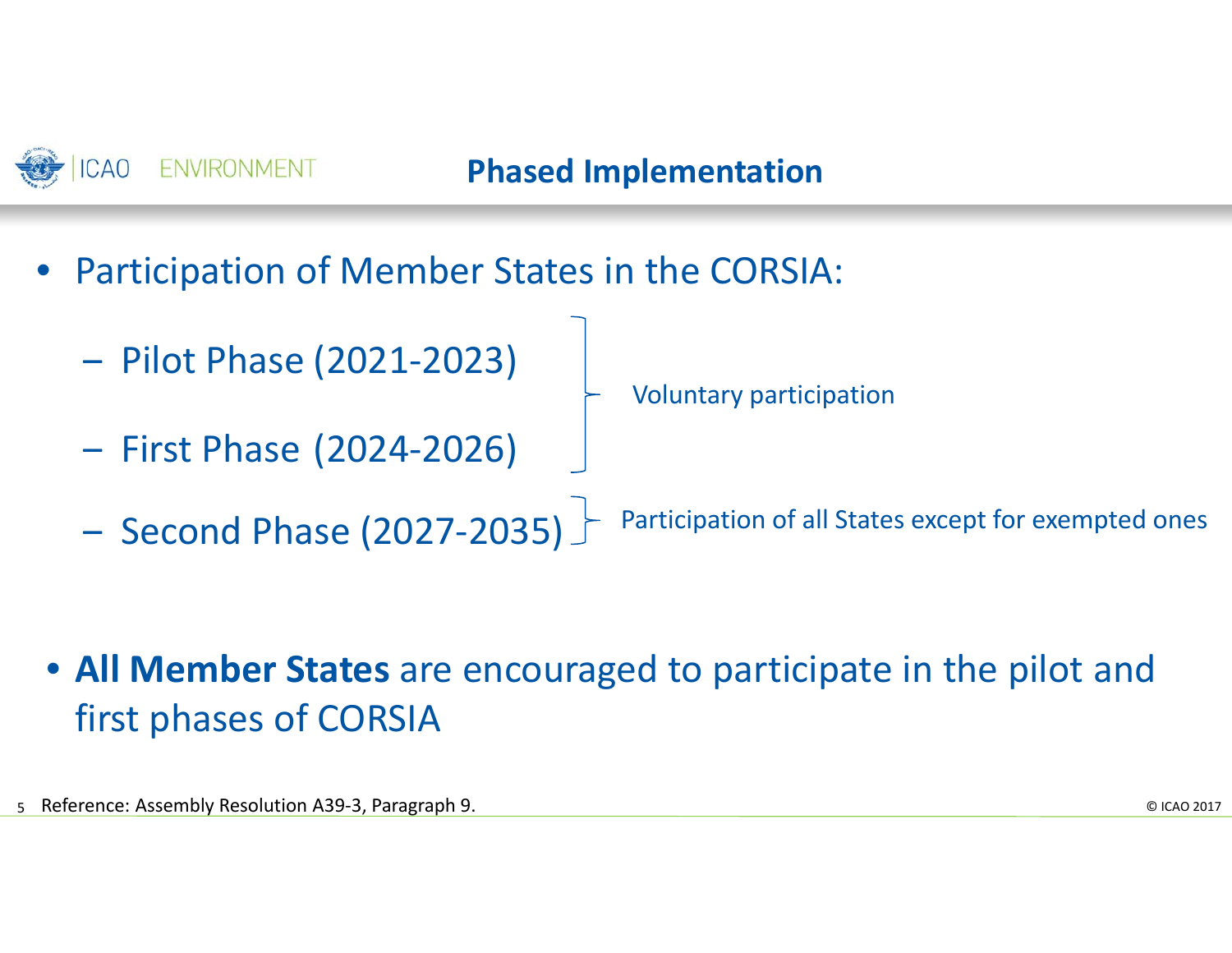#### CAO **ENVIRONMENT**

## **Phased Implementation (Voluntary Participation)**

- $\bullet$ ● As per Assembly Resolution A39-3, the ICAO Secretariat provides public updated information on the States that volunteer to participate in the Pilot and First phases
- $\bullet$  To date, **66 States**, representing more than **86.5%** of international aviation activity, intend to voluntarily participate in the CORSIA from its outset

**NOTE**: Updates to this information can be found on the CORSIA website: <u>http://www.icao.int/environmental-</u> protection/Pages/market‐based‐measures.aspx

| <b>ALBANIA</b>                | <b>GUATEMALA</b>                    | <b>POLAND</b>                                       |
|-------------------------------|-------------------------------------|-----------------------------------------------------|
| <b>ARMENIA</b>                | <b>PORTUGAL</b><br><b>HUNGARY</b>   |                                                     |
| <b>AUSTRALIA</b>              | <b>ICELAND</b>                      | <b>QATAR</b>                                        |
| <b>AUSTRIA</b>                | <b>INDONESIA</b>                    | <b>REPUBLIC OF KOREA</b>                            |
| <b>AZERBAIJAN</b>             | <b>IRELAND</b>                      | <b>REPUBLIC OF MOLDOVA</b>                          |
| <b>BELGIUM</b>                | <b>ISRAEL</b>                       | <b>ROMANIA</b>                                      |
| <b>BOSNIA AND HERZEGOVINA</b> | <b>ITALY</b>                        | <b>SAN MARINO</b>                                   |
| <b>BULGARIA</b>               | <b>JAPAN</b>                        | <b>SERBIA</b>                                       |
| <b>BURKINA FASO</b>           | <b>KENYA</b>                        | <b>SINGAPORE</b>                                    |
| <b>CANADA</b>                 | LATVIA                              | <b>SLOVAKIA</b>                                     |
| <b>CHINA</b>                  | <b>LITHUANIA</b>                    | <b>SLOVENIA</b>                                     |
| <b>COSTA RICA</b>             | <b>LUXEMBOURG</b>                   | <b>SPAIN</b>                                        |
| <b>CROATIA</b>                | <b>MALAYSIA</b>                     | <b>SWEDEN</b>                                       |
| <b>CYPRUS</b>                 | <b>MALTA</b>                        | <b>SWITZERLAND</b>                                  |
| <b>CZECH REPUBLIC</b>         | <b>MARSHALL ISLANDS</b>             | <b>THAILAND</b>                                     |
| <b>DENMARK</b>                | <b>MEXICO</b>                       | THE FORMER YUGOSLAV<br><b>REPUBLIC OF MACEDONIA</b> |
| <b>ESTONIA</b>                | <b>MONACO</b>                       | <b>TURKEY</b>                                       |
| <b>FINLAND</b>                | <b>MONTENEGRO</b><br><b>UKRAINE</b> |                                                     |
| <b>FRANCE</b>                 | <b>NETHERLANDS</b>                  | <b>UNITED ARAB EMIRATES</b>                         |
| <b>GEORGIA</b>                | <b>NEW ZEALAND</b>                  | <b>UNITED KINGDOM</b>                               |
| <b>GERMANY</b>                | <b>NORWAY</b>                       | <b>UNITED STATES</b>                                |
| <b>GREECE</b>                 | <b>PAPUA NEW GUINEA</b>             | <b>ZAMBIA</b>                                       |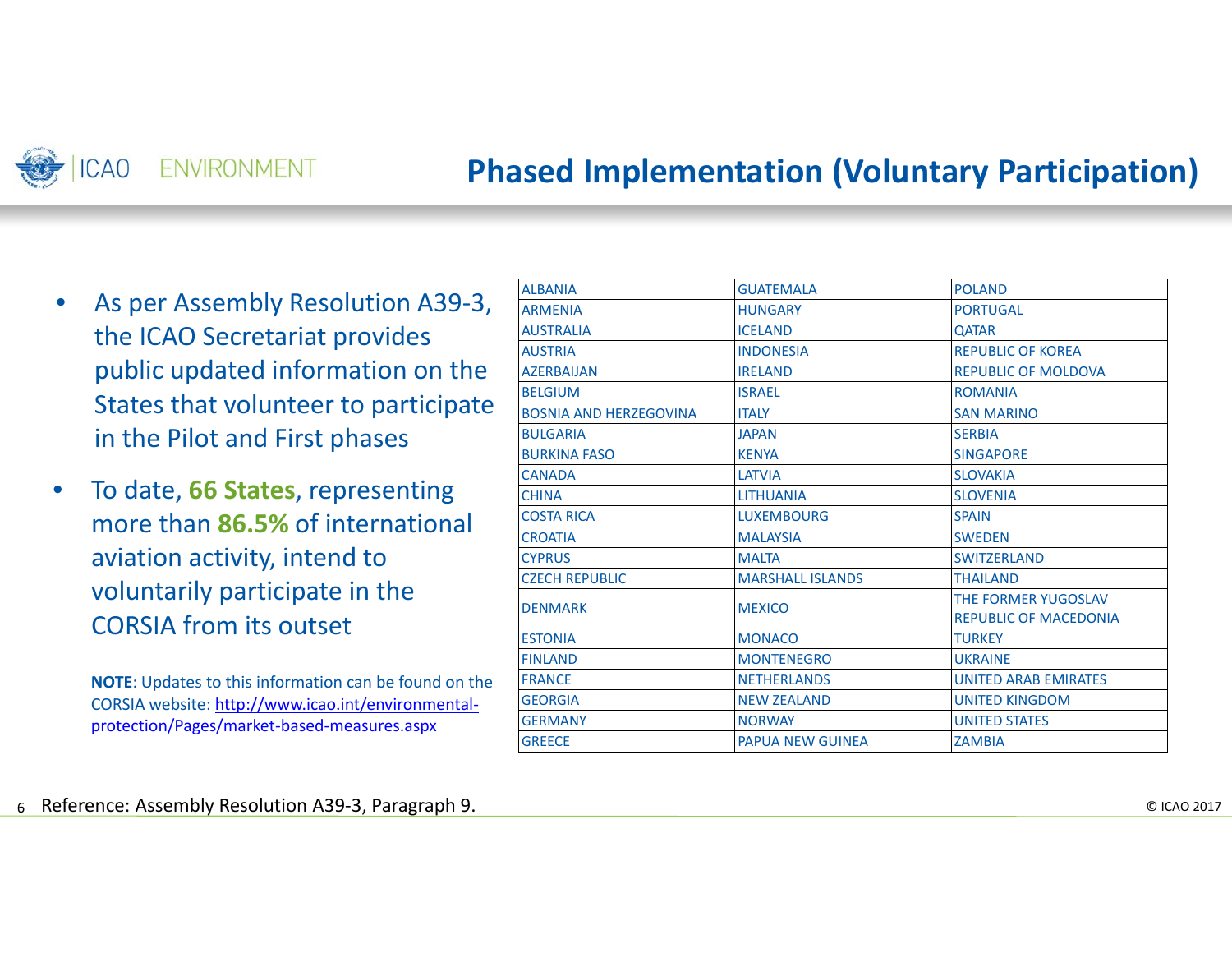

- •The Second Phase of CORSIA applies to **all ICAO Member States**
- • Exemptions are applicable to the second phase of CORSIA (from 2027)
	- П ■ States that meet the following *aviation-related criteria*:
		- States with individual share of international aviation activities in Revenue Tonne Kilometers (RTKs), in year 2018 below 0.5 per cent of total RTKs; and
		- ‒ States that are not part of the list of States that account for 90 per cent of total RTKs when sorted from the highest to the lowest amount of individual RTKs
	- $\mathbb{R}^n$ ■ Based on *socio-economic indicators*:
		- Least Developed Countries (LDCs)
		- Small Island Developing States (SIDS)

NOTE: a list of these States can be found at: http://unohrlls.org/

Landlocked Developing Countries (LLDCs)

#### $\bullet$ **Exempted States are encouraged to voluntarily participate in the CORSIA**

7© ICAO 2017 Reference: Assembly Resolution A39‐3, Paragraphs 9(e) and 9(f).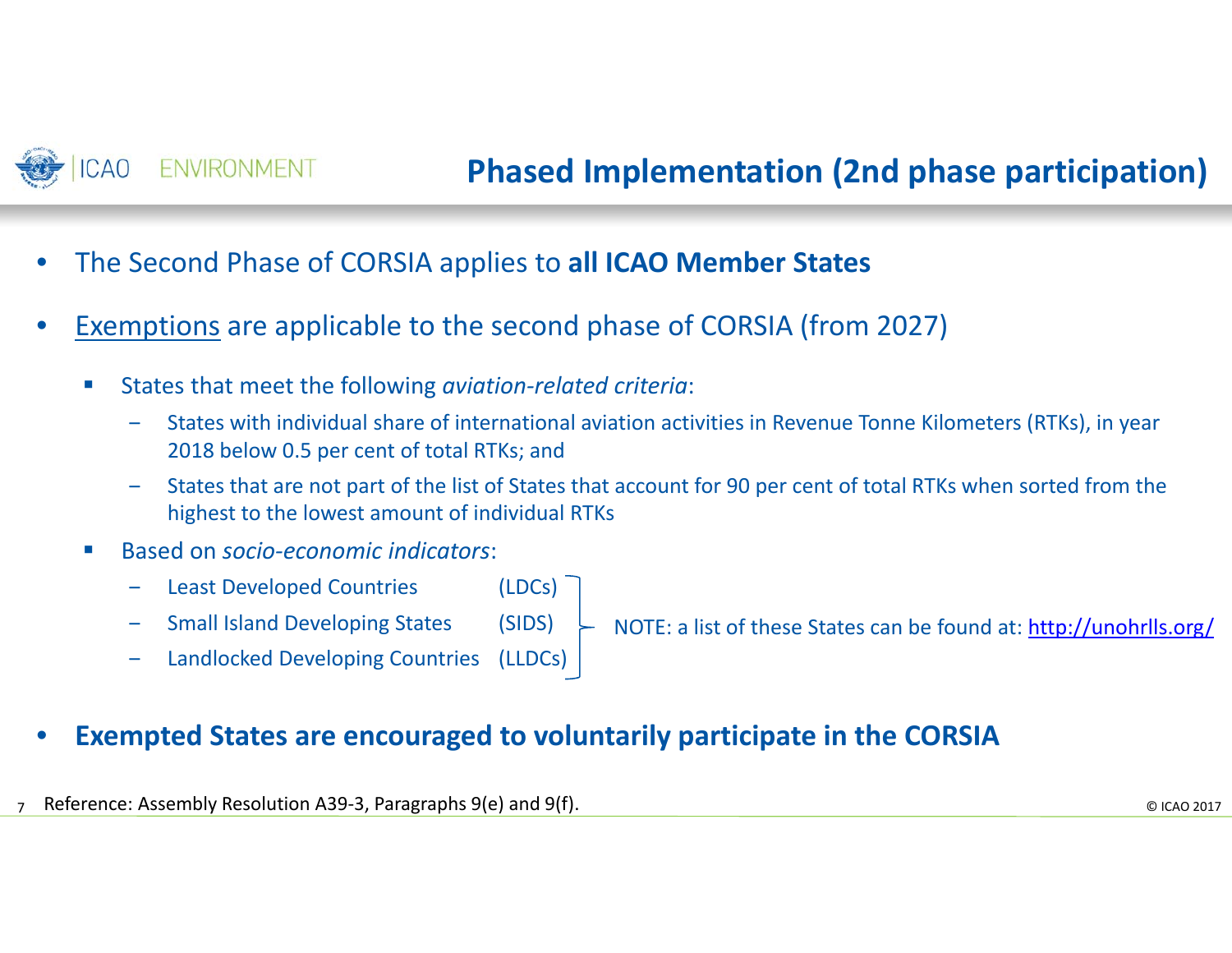

- a) Phased Implementation
	- b) Emissions Coverage Route‐based approach
	- c) New Entrants
	- d) Technical Exemptions
	- e) Offsetting Requirements
	- f) Review Mechanism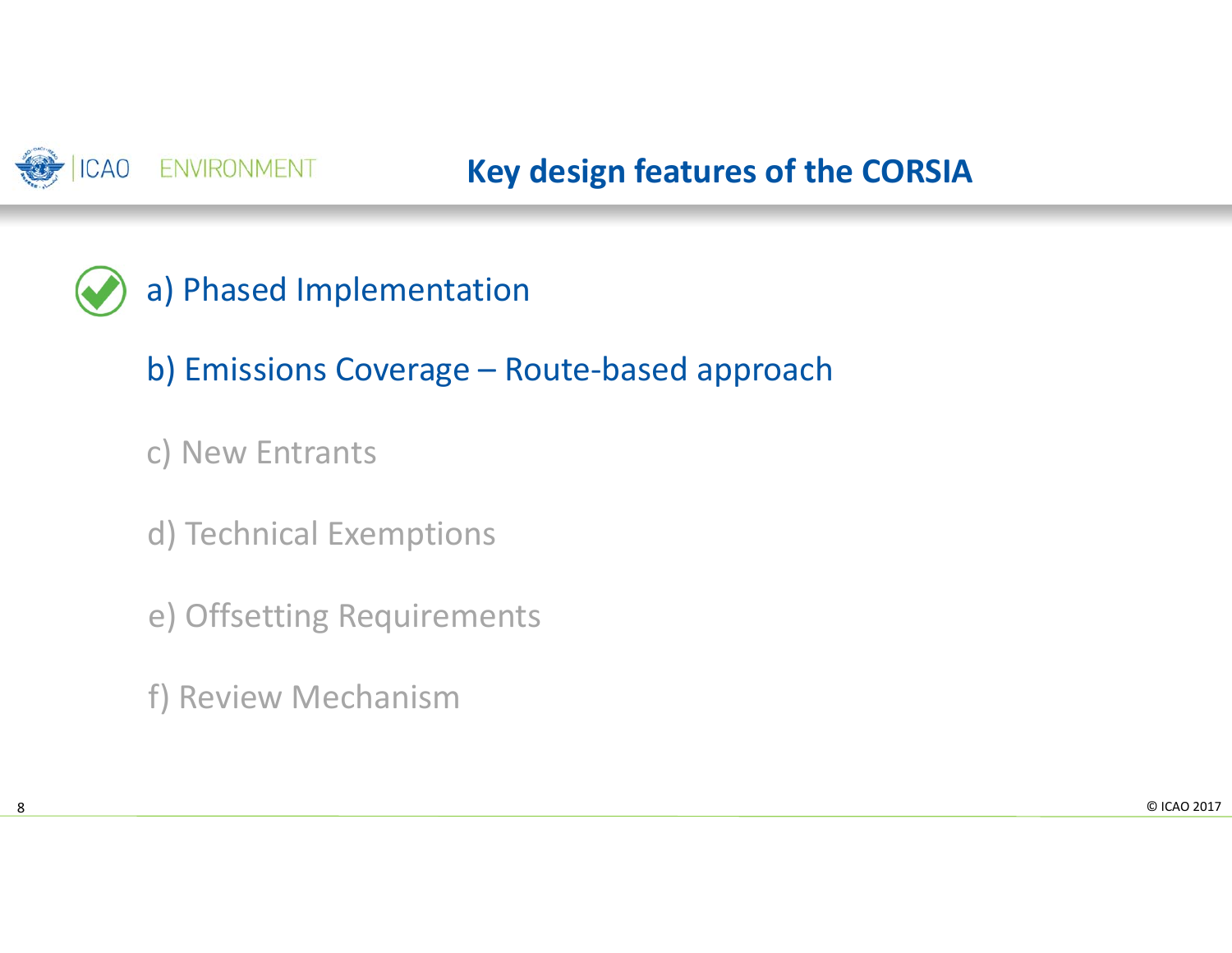

- • CORSIA shall apply to all aircraft operators on the same routes between States (route‐based approach) with <sup>a</sup> view to minimizing market distortion, as follows:
	- a) All international flights on the routes **between States, both of which are included in the CORSIA** are covered by the offsetting requirements of the CORSIA
	- b) All international flights on the routes **between <sup>a</sup> State that is included in the CORSIA and another State that is not included in the CORSIA** are exempted from the offsetting requirements of the CORSIA
	- c) All international flights on the routes **between States, both of which are not included in the CORSIA,** are exempted from the offsetting requirements of the CORSIA

9 © ICAO 2017 Reference: Assembly Resolution A39‐3, Paragraph 10.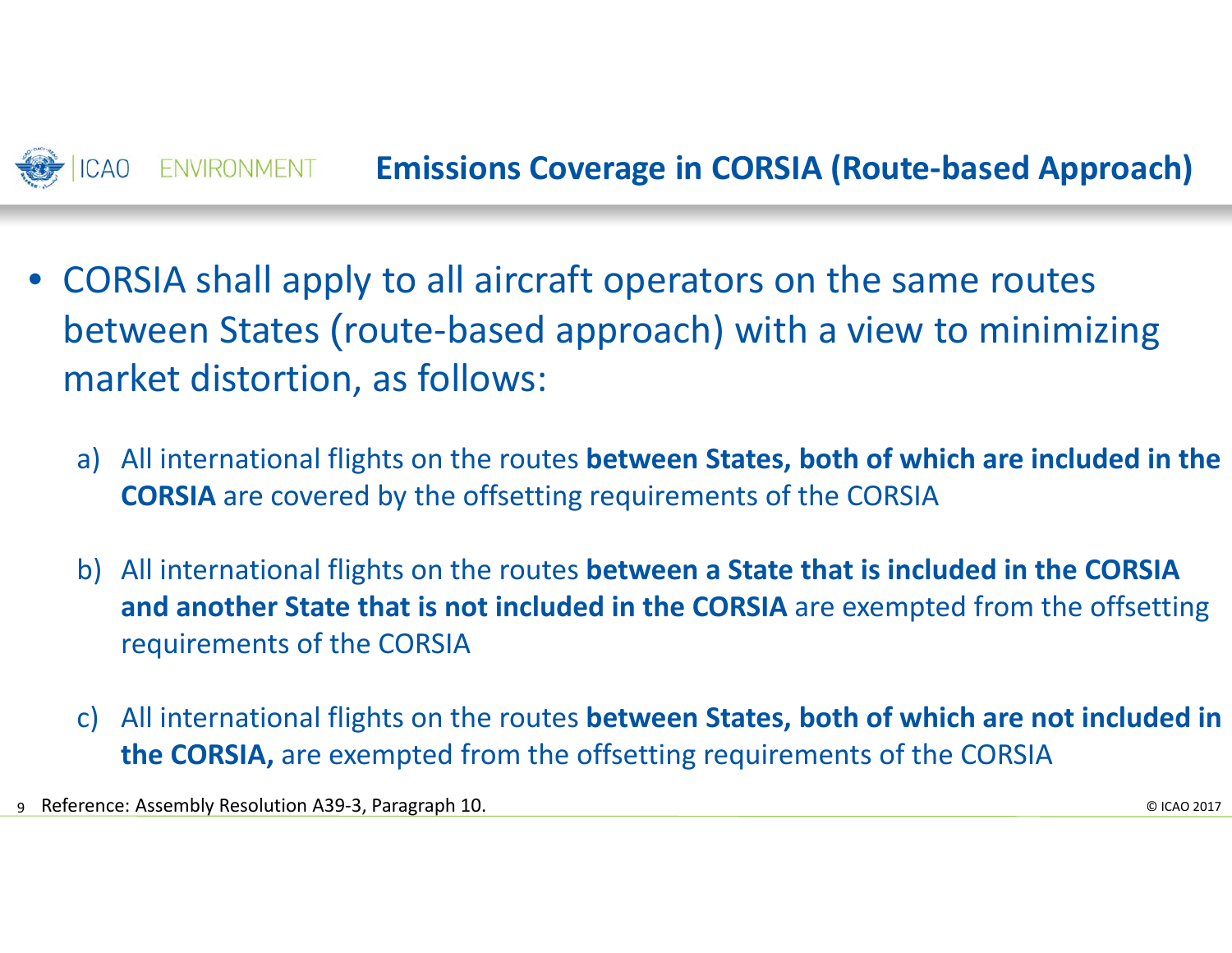

## **Route‐based Approach in CORSIA**

•Example: CORSIA in year X



#### **Included:**

Emissions from international flights where both the origin and destination States participate in CORSIA

#### **Excluded:**

Emissions from international flights where the origin and/or destination States do not participate in CORSIA



Route included in CORSIA – para. 10 a)



Route not included in CORSIA – para. 10 b)



Route not included in CORSIA – para. <sup>10</sup> c)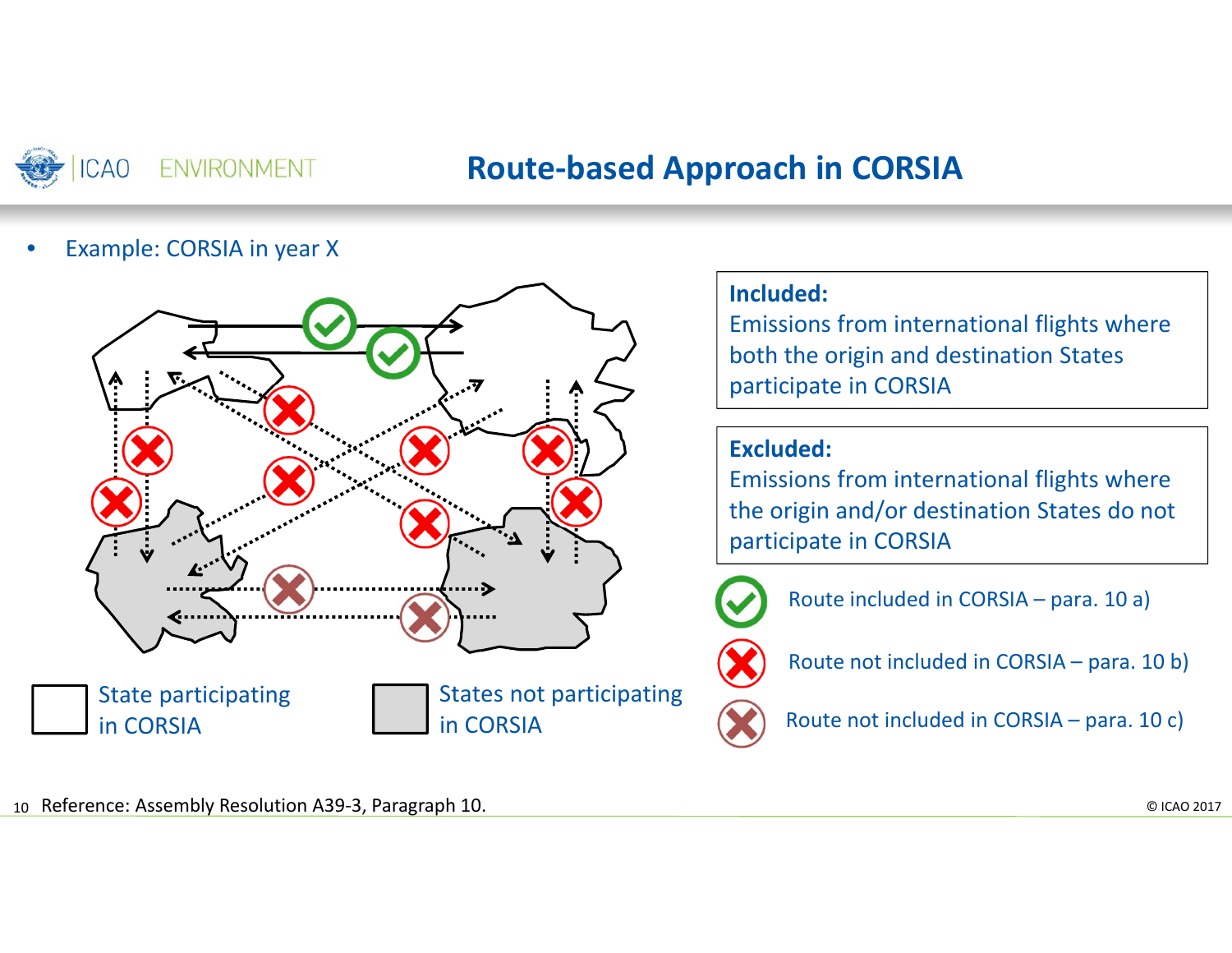

## **Route‐based Approach in CORSIA**

•Example: CORSIA in year X+1



#### **Included:**

Emissions from international flights where both the origin and destination States participate in CORSIA

#### **Excluded:**

Emissions from international flights where the origin and/or destination States do not participate in CORSIA



Route included in CORSIA – para. 10 a)



Route not included in CORSIA – para. 10 b)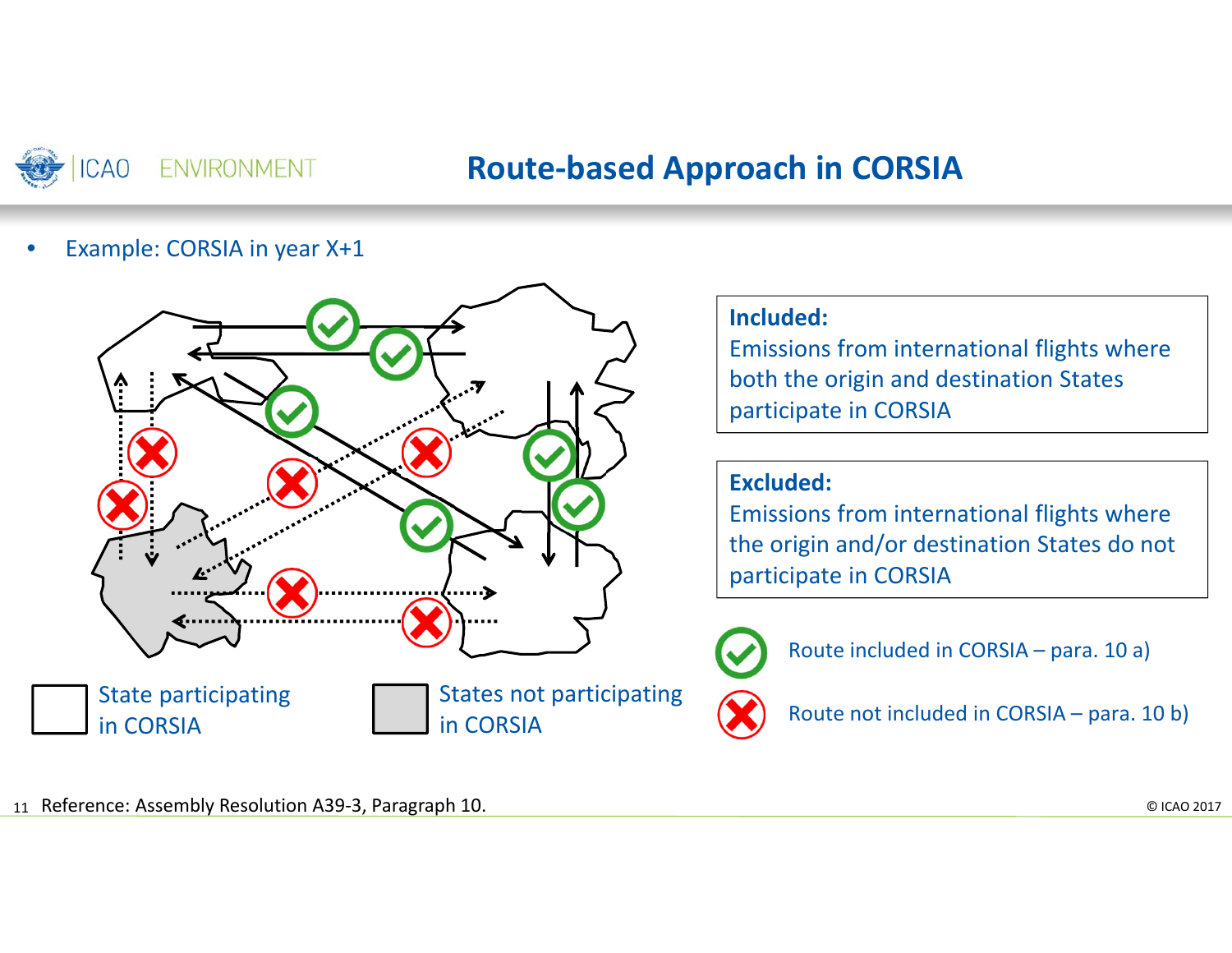

- a) Phased Implementation
	- b) Emissions Coverage Route‐based approach

## c) New Entrants

- d) Technical Exemptions
- e) Offsetting Requirements
- f) Review Mechanism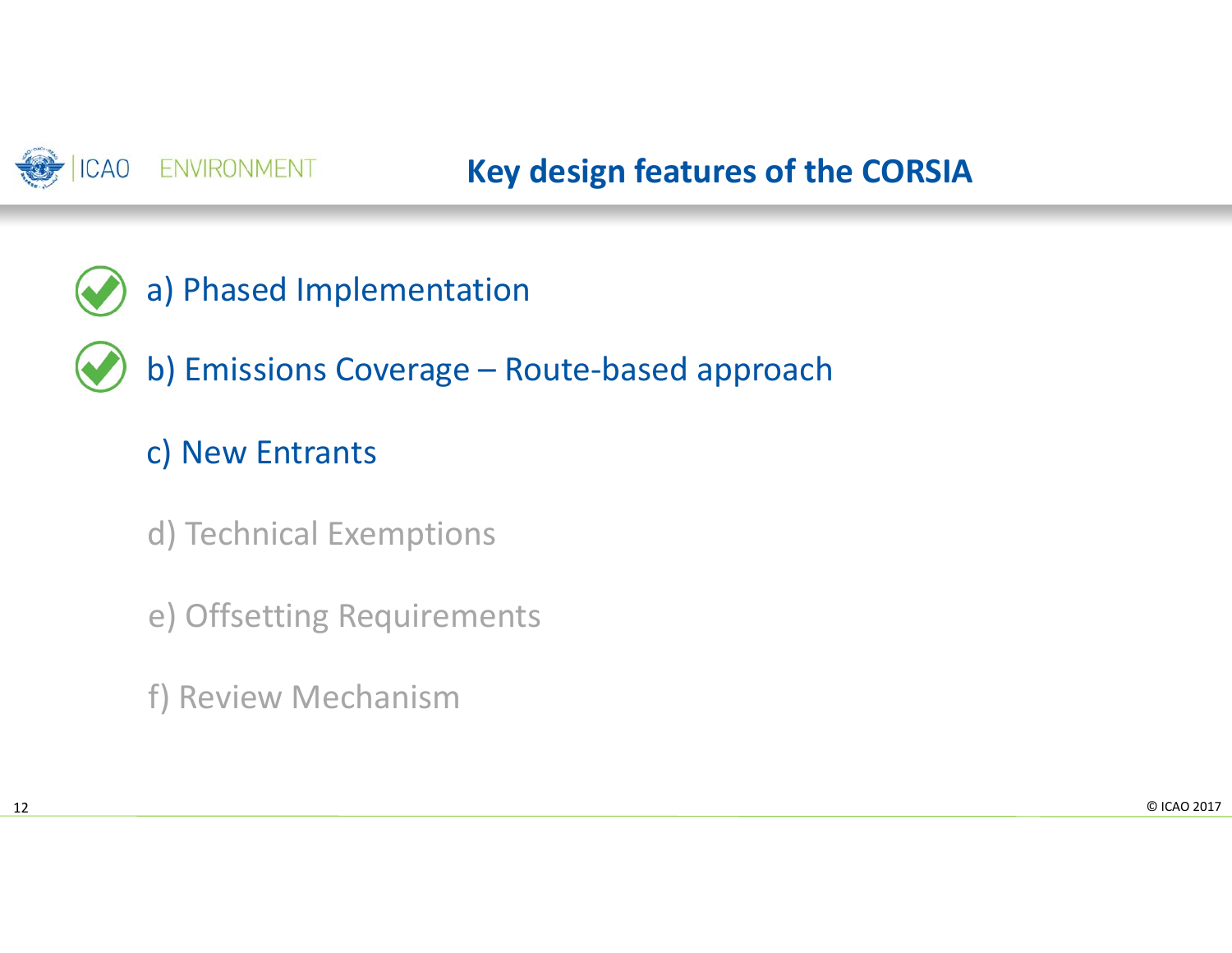

- $\bullet$  New entrants (aircraft operators) are exempted from the application of the CORSIA for the first 3 years or until its annual emissions exceed 0.1% of total 2020 emissions, whichever comes first
- $\bullet$  Example: Operators A and B start operations in year 2022 as shown in the table below. From which year will they have offsetting requirements in CORSIA?

|                 | <b>Emissions (% of total emissions in 2020)</b> |      |              |      |
|-----------------|-------------------------------------------------|------|--------------|------|
| <b>Operator</b> | 2022                                            | 2023 | 2025<br>2024 |      |
| $\mathbf{A}$    | 0.02                                            | 0.04 | 0.06         | 0.08 |
| B               | 0.06                                            | 0.11 | 0.16         | 0.21 |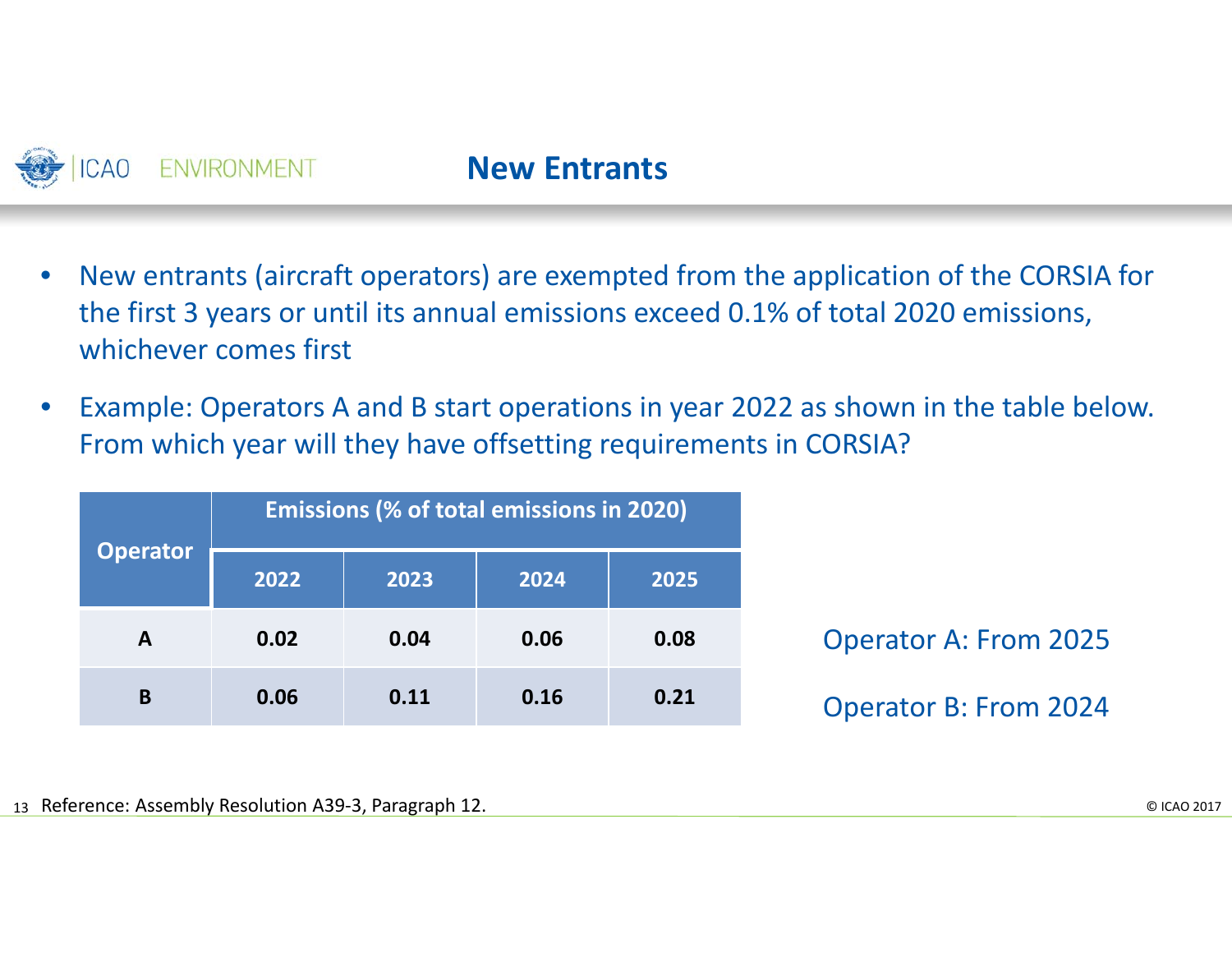

- a) Phased Implementation
	- b) Emissions Coverage Route‐based approach
	- c) New Entrants
		- d) Technical Exemptions
		- e) Offsetting Requirements
		- f) Review Mechanism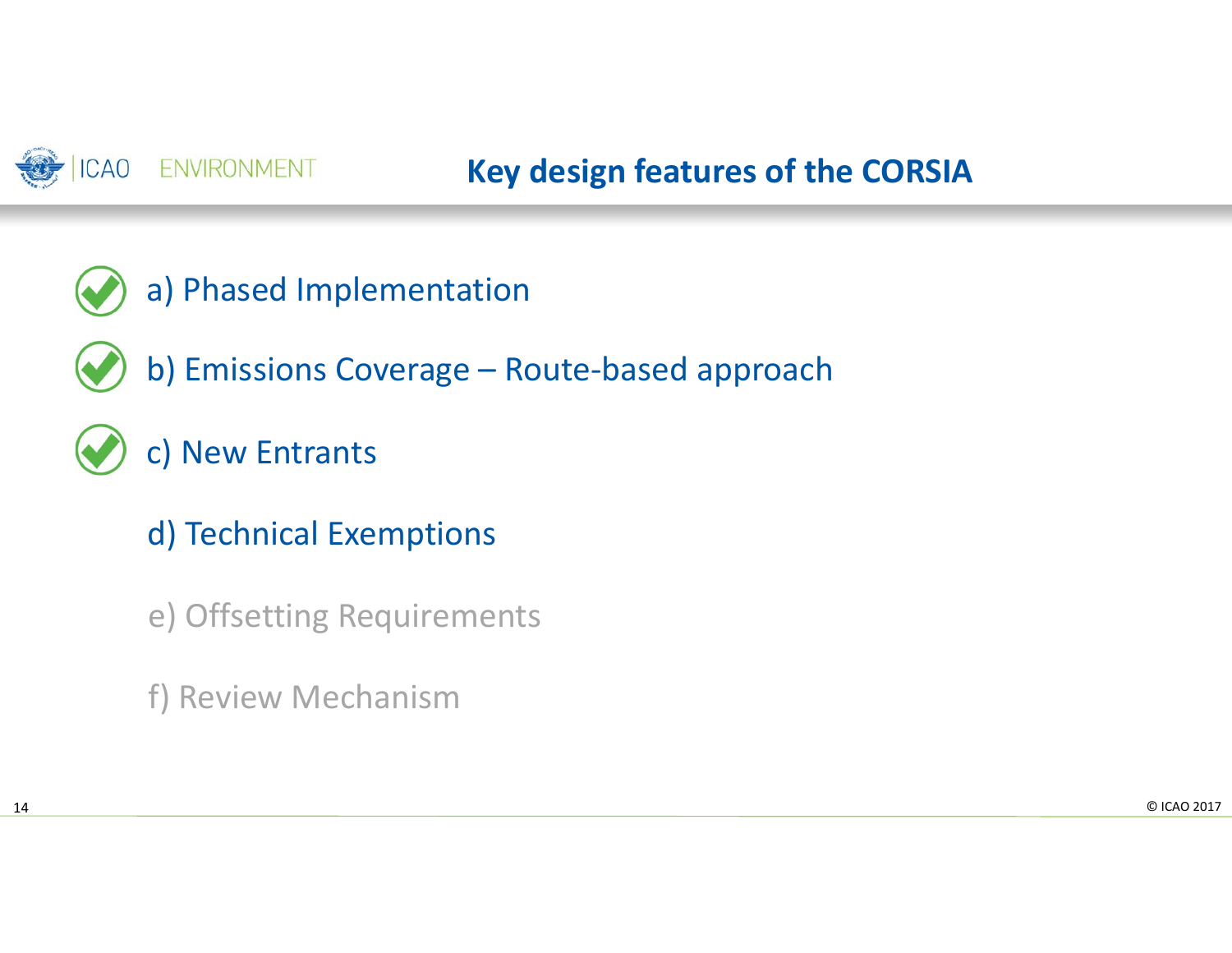

- • Emissions from aircraft operators emitting less than 10,000 metric tonnes of CO<sub>2</sub> emissions from international aviation per year
- Emissions from aircraft with less than 5,700 kg of Maximum Take Off Mass (MTOM)
- •Emissions from humanitarian, medical and firefighting operations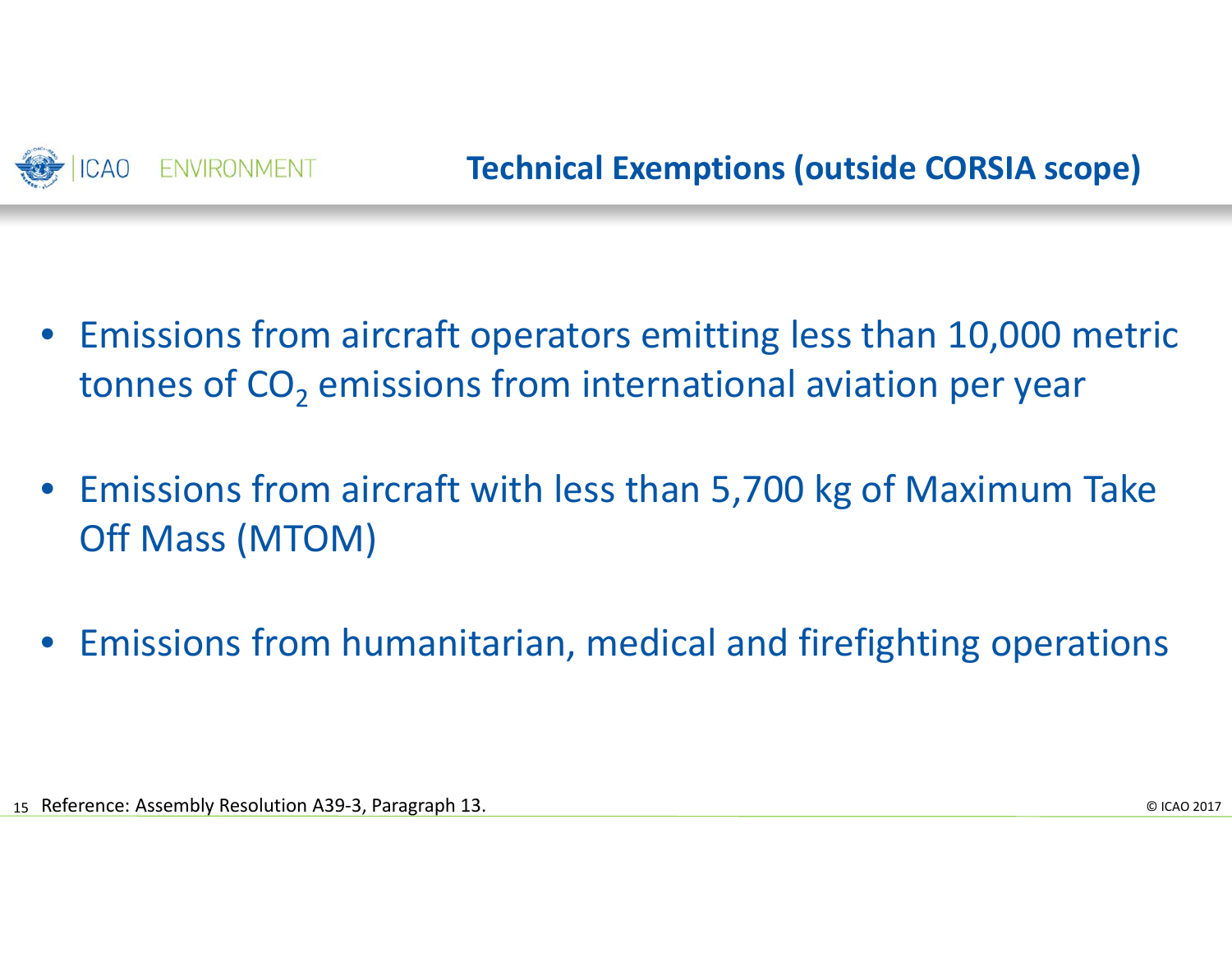

- a) Phased Implementation
- b) Emissions Coverage Route‐based approach
- c) New Entrants
- 
- d) Technical Exemptions
- e) Offsetting Requirements
- f) Review Mechanism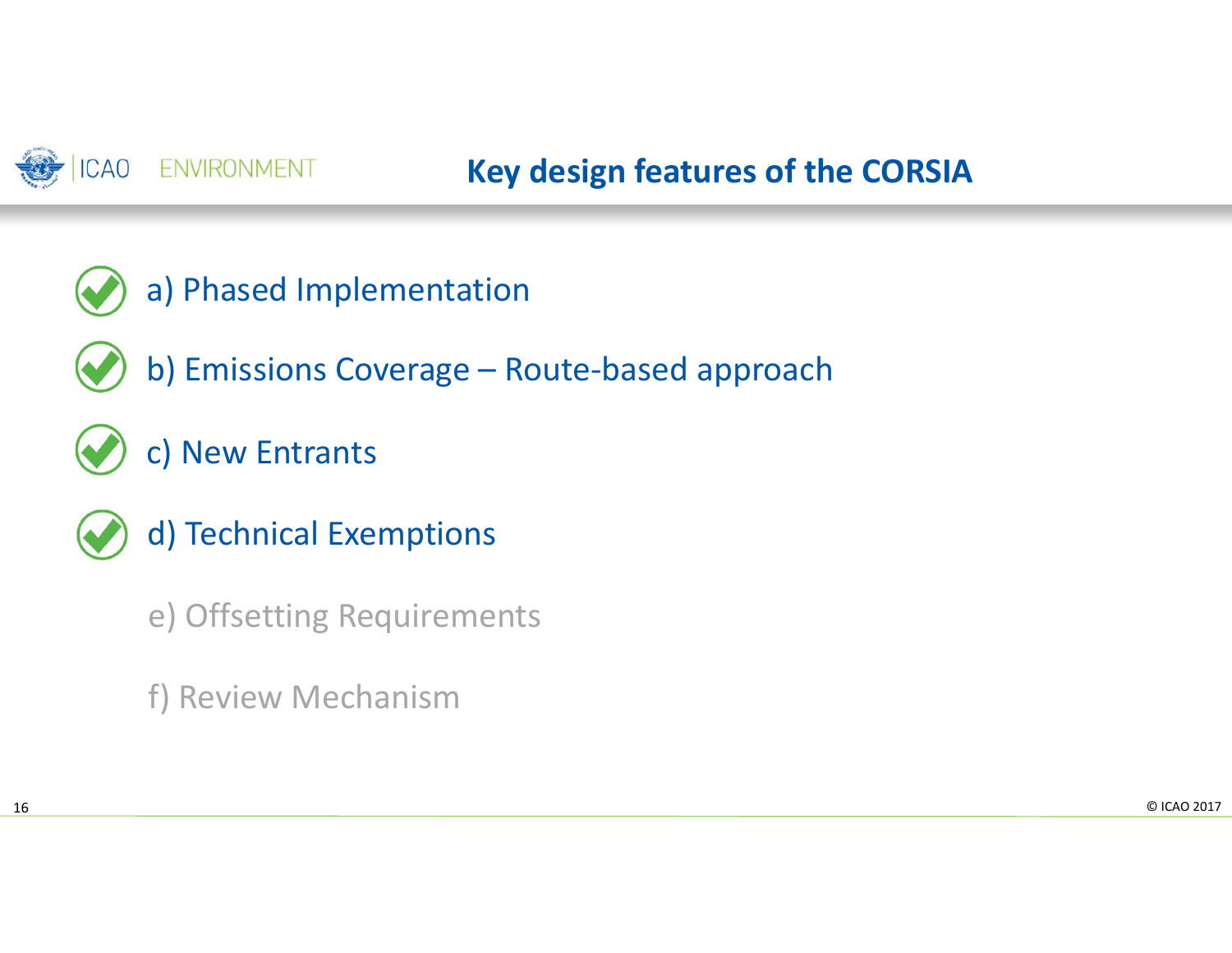

| <b>Design Feature</b>    | <b>Corresponding Assembly</b><br><b>Resolution A39-3 Paragraph(s)</b> |
|--------------------------|-----------------------------------------------------------------------|
| a) Phased Implementation |                                                                       |
| b) Route-based Approach  | 10                                                                    |
| c) New Entrants          | 12                                                                    |
| d) Technical Exemptions  | 13                                                                    |

### Check your copy of Assembly Resolution A39‐3!

17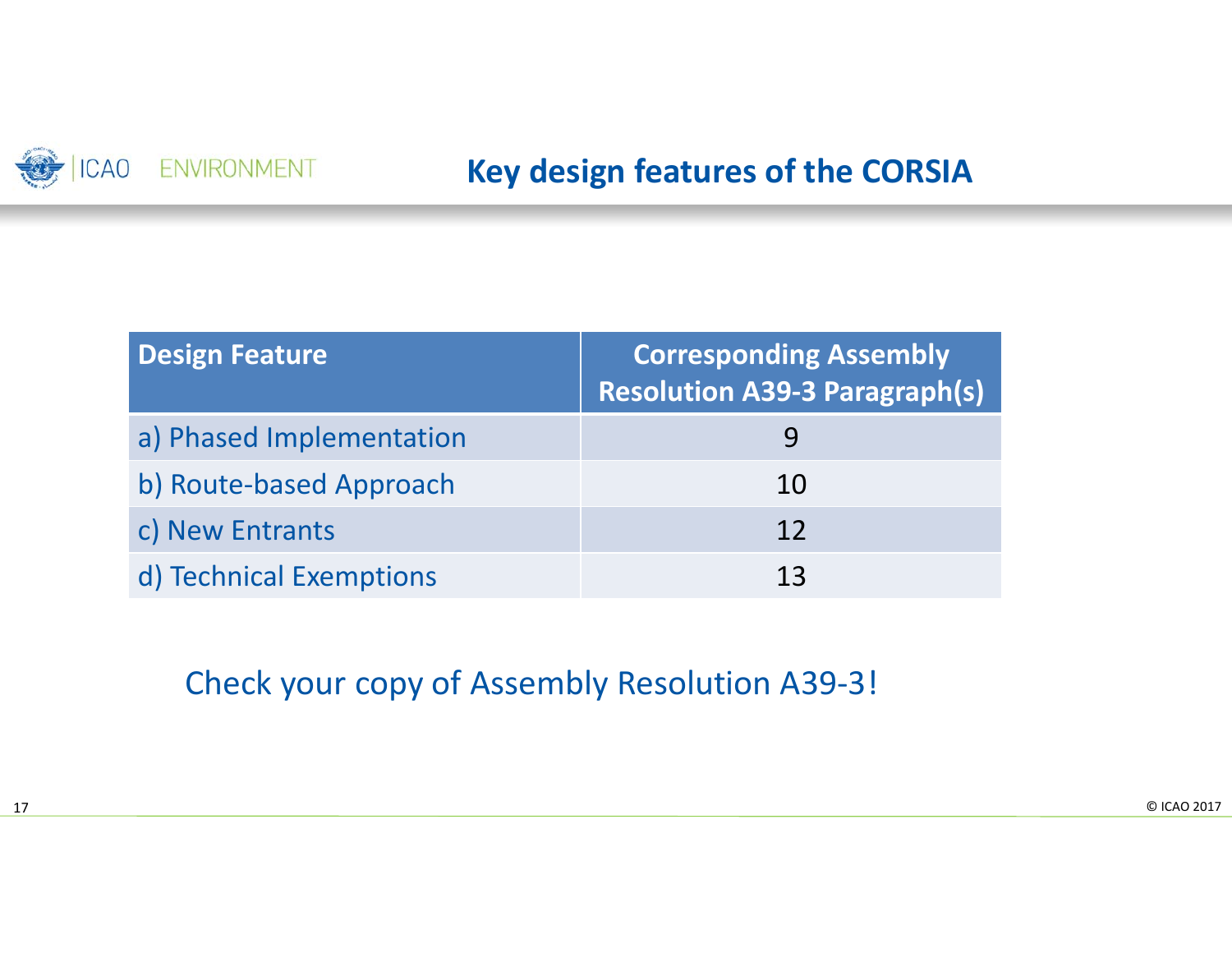

18

**ENVIRONMENT** 

## **Seminar Programme**

- 1. Objectives of the Seminar and Overview of CORSIA
	- 2. CORSIA and Resolution A39‐3 (Part 1)
		- $\bullet$ *Small group exercise 1*: Participation and emissions coverage in CORSIA
	- 3. CORSIA and Resolution A39‐3 (Part 2)
		- • *Small group exercise 2: Calculation and distribution of offsetting requirements in CORSIA*
	- 4. CORSIA MRV System
		- $\bullet$ *Small group exercise 3: Development of CO2 emissions report*
	- 5. Emissions Units and Registries
		- • *Small group exercise 4: Flow of CO2 emissions data and emissions units under CORSIA*
	- 6. Capacity Building and Next Steps
- 8 T. Closing Remarks and the contract of the contract of the contract of the contract of the contract of the contract of the contract of the contract of the contract of the contract of the contract of the contract of the c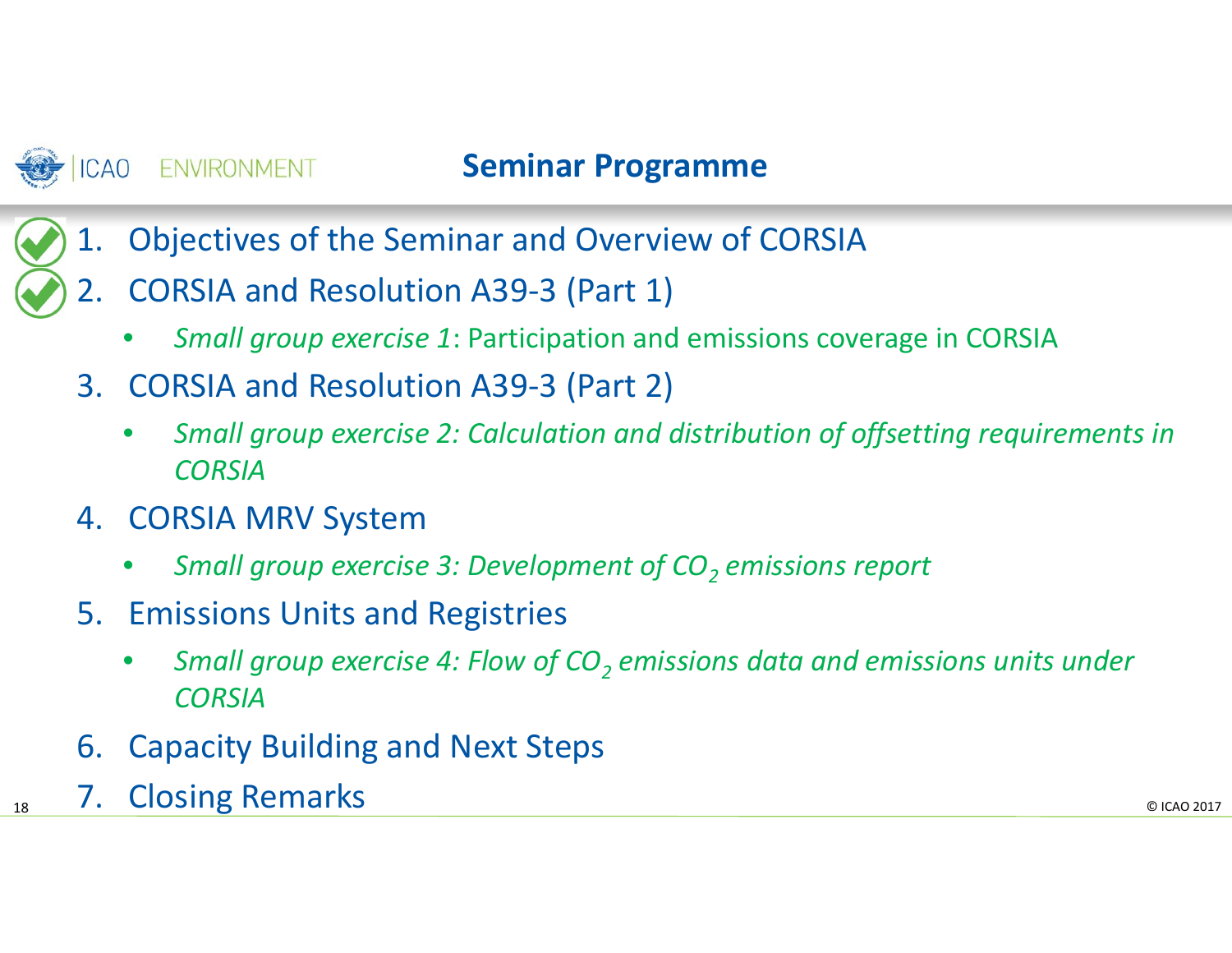

# **QUESTIONS ?**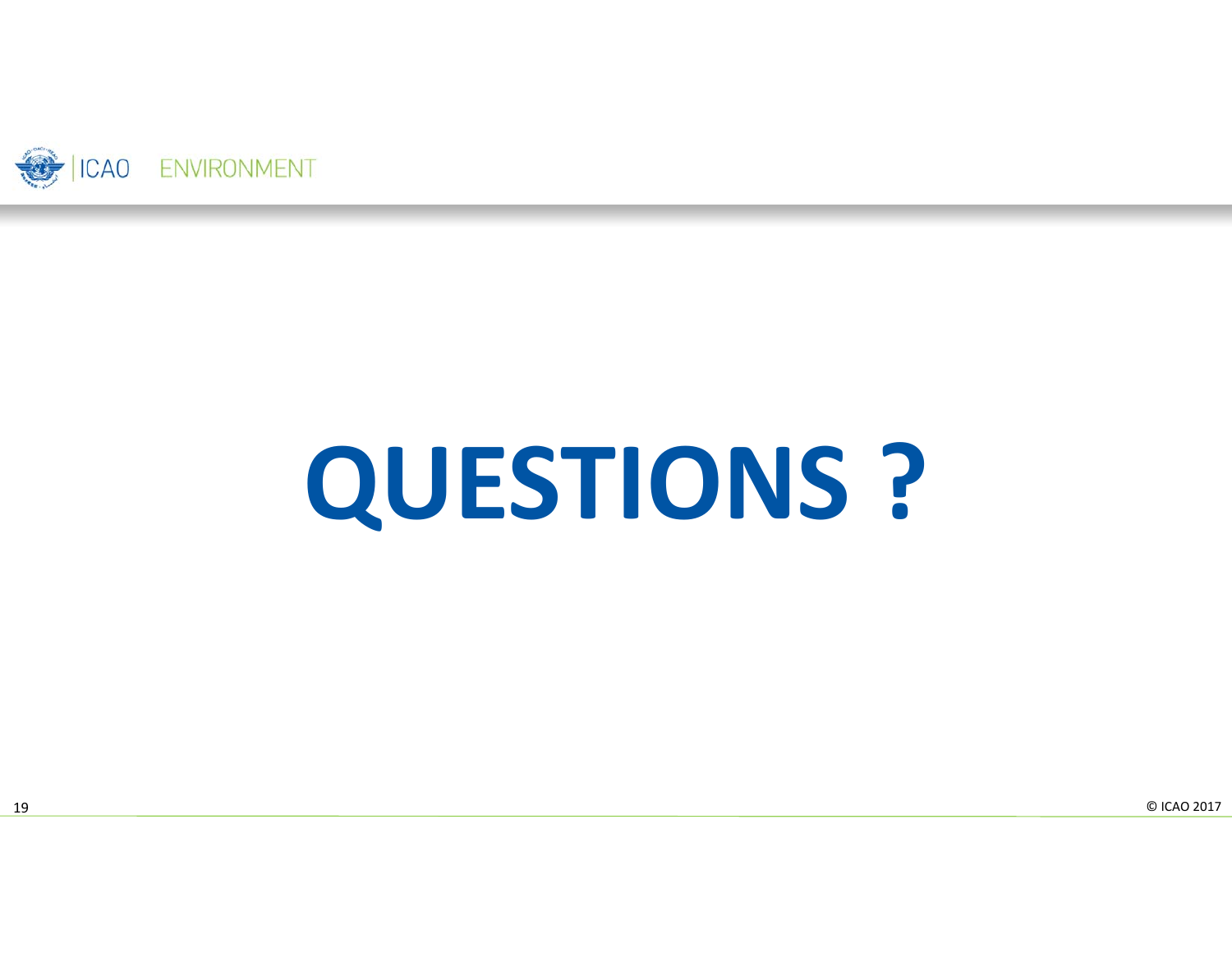

## **Group Exercise 1**

## Participation and emissions coverage in CORSIA